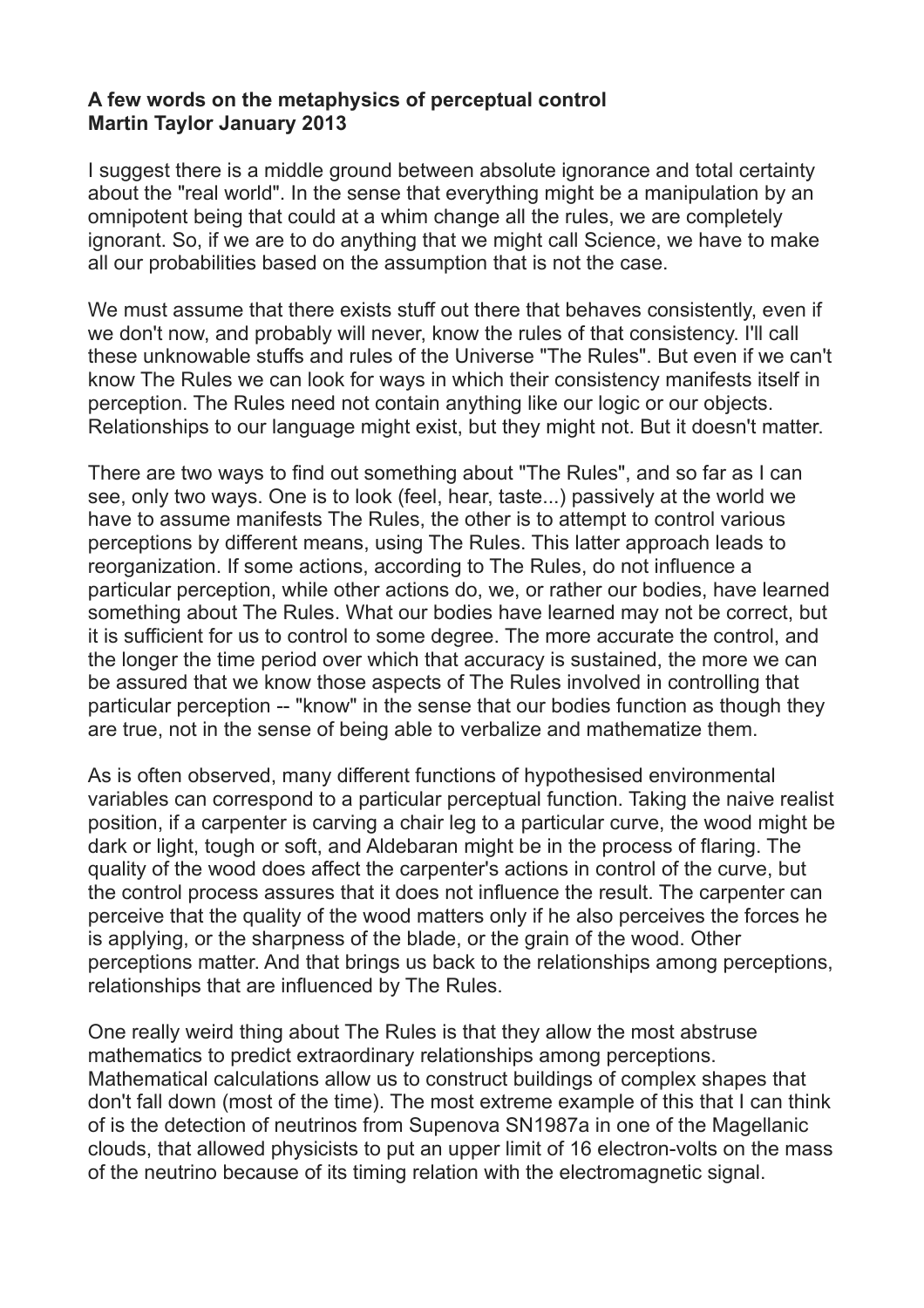Think of the words I used in that last sentence: "electron-volt", "neutrinos", "Supernova", "Magellanic Cloud", "electromagnetic". None of them corresponds to something one might point to and label to another person (though for "Supernova" there have been times when that might have been possible, and I believe it is possible for Magellanic Cloud in the Southern Hemisphere). All of them depend on huge network of relations among perceptions and perceptual control in the form of laboratory experiments conducted over centuries in many places. And all of this is described and made predictable by a huge mess of interrelated perceptions we call mathematics. The Rules permit this, and that they do is to me the greatest mystery of "out there".

Cartoons are low-detail pictures of a scene that has much complication, highlighting what the cartoonist thinks are the important features of the scene. Similarly, we make cartoon "rules" to represent what we think about The Rules. Our efforts to provide intelligible cartoons that behave usefully like The Rules change over time. At one time "level" may have meant "a surface on which water will move in no preferred direction". After Newton, it might have meant the relationship between two points at the same gravitational potential. After Einstein it means something different, but we still can use the post-Newton cartoon rules for most practical (i.e effective perceptual control) purposes. Newton might perhaps say there is a true "level" parallel to the Earth's surface in an orbiting spacecraft, but Einstein would not.

Mathematical approximation to The Rules is not how most organisms learn how to use them. For most organisms, control through The Rules has been learned through a combination of evolution and reorganization.

Every organism has perceptual functions, at least some of which produce controllable values, and at least some of which have input values that include effects of The Rules on sensor systems. Likewise, each organism has effectors that act through The Rules. Some of those actions have effects on the values of the perceptual function outputs, effects that occur because of the way the actions interact with The Rules. Actions that consistently permit control of perceptions tend to be retained over evolutionary time, especially if control of those perceptions tends to result in longer life or greater numbers of descendants.

For any organism, those aspects of The Rules that admit consistent control are likely to result in persistent perceptual functions. When such a function produces a significant output, its owner perceives the existence of something in the outer world, such as an object or a relationship or a category. We cannot know whether such a "something" exists within The Rules, or even whether it makes sense to ask such a question, but we perceive it because one of two things is true of The Rules. Either several different perceptions tend to be coordinated (and thus likely to be eventually combined into a "higher level" perception) or the perception is controllable by way of some consistency in The Rules that allow certain actions to have consistent effects on the perception.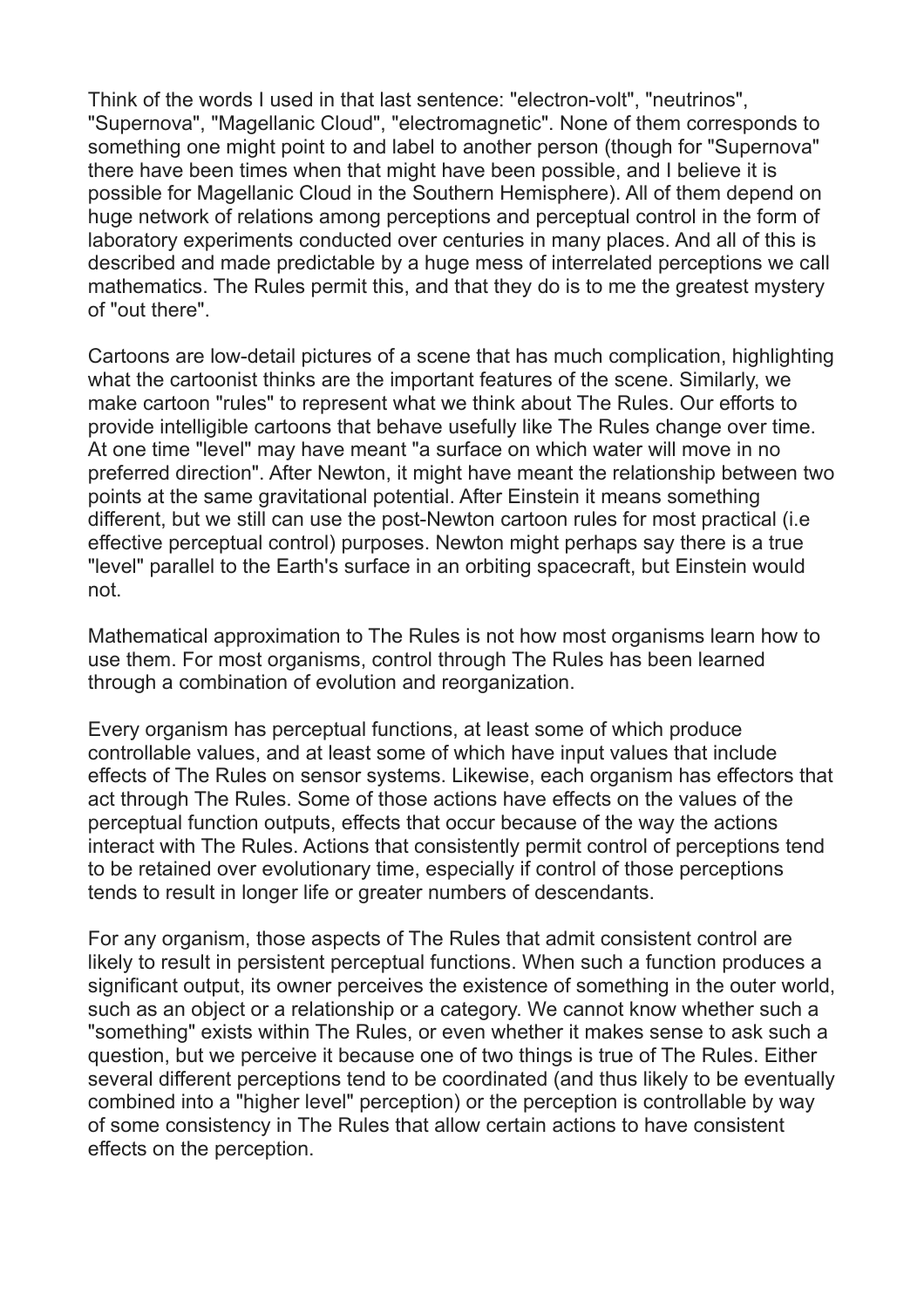Consider the perception of a particular "chair". A "chair" can be seen as a particular consistent relationship among "legs", "seat", "back", "arms". This particular chair may lack some of the elements, but when you control a perception of its location, all of its elements move to maintain the same perceived relationships among themselves and internally within each of them. If one of those relationships changes, as would happen if a leg falls off when you move the chair, the object is perceived as having changed.

Perceiving the "chair" as a solid object is only a cartoon of the relevant parts of The Rules that affect our control of the perceived properties of the chair object. It is a cartoon perfectly adequate for using the chair in the control of many perceptions, but for control of others, it is not adequate. The many controlled perceptions that eventually result in a picture of the "chair" as a complicated cellular structure provide a more refined cartoon, and an even more refined series of cartoons come from the control of other perceptions related to atomic and quantum (mathematical) operations. In centuries to come, other refinements of the cartoon may be developed, but none of them will alter the value of the cartoon that treats the chair as a solid object on which one can sit.

It may well be that "The Rules" contain no objects, cells, or probability amplitudes. We cannot know whether they do or don't. What we can know is that by assuming that they do, we can control many more perceptions than otherwise. As little as one century ago, it would have been possible to create a supercomputer, in the same way that an infinite number of monkeys on typewriters would inevitably write an infinite number of copies of all of Shakespeare's plays. But the perception "supercomputer" could not have existed at that time.

To create a new perception "supercomputer" requires that in at least some people other perceptions exist, such as "silicon chip", "transistor", "logic cell", "quantum tunnelling" that did not exist 100 years ago, as well as some that did exist at the time, such as "voltage", "current", "resistance", "capacitance", which themselves had not existed a couple of hundred years earlier. Just as Newton "stood on the shoulders of giants", so our perceptions stand on the shoulders of other perceptions. If our "supercomputer" is to work, those perceptions must not be too untrue to The Rules. Our cartoons become ever more refined, so that we can perceive the relationships that allow us to detect and to understand (within our current cartoon) the "core collapse neutrinos" from Supernova 1987A.

At heart, it all depends on effective perceptual control. If control works, we are more likely to retain a perceptual function than if we cannot control its perception. If we can control it, it is likely to have some correspondence in The Rules, no matter how crude and unlike the actual Rules that correspondence might be.

The Rules seem to permit the existence of organisms other than ourselves. Other living things affect what we perceive as their surroundings and thereby sometimes affect our ability to control some of our perceptions. We do not (usually) perceive these changes to be alterations in The Rules, as within our cartoon of "The Rules" there exist animate objects. Indeed, when things change or our actions to control